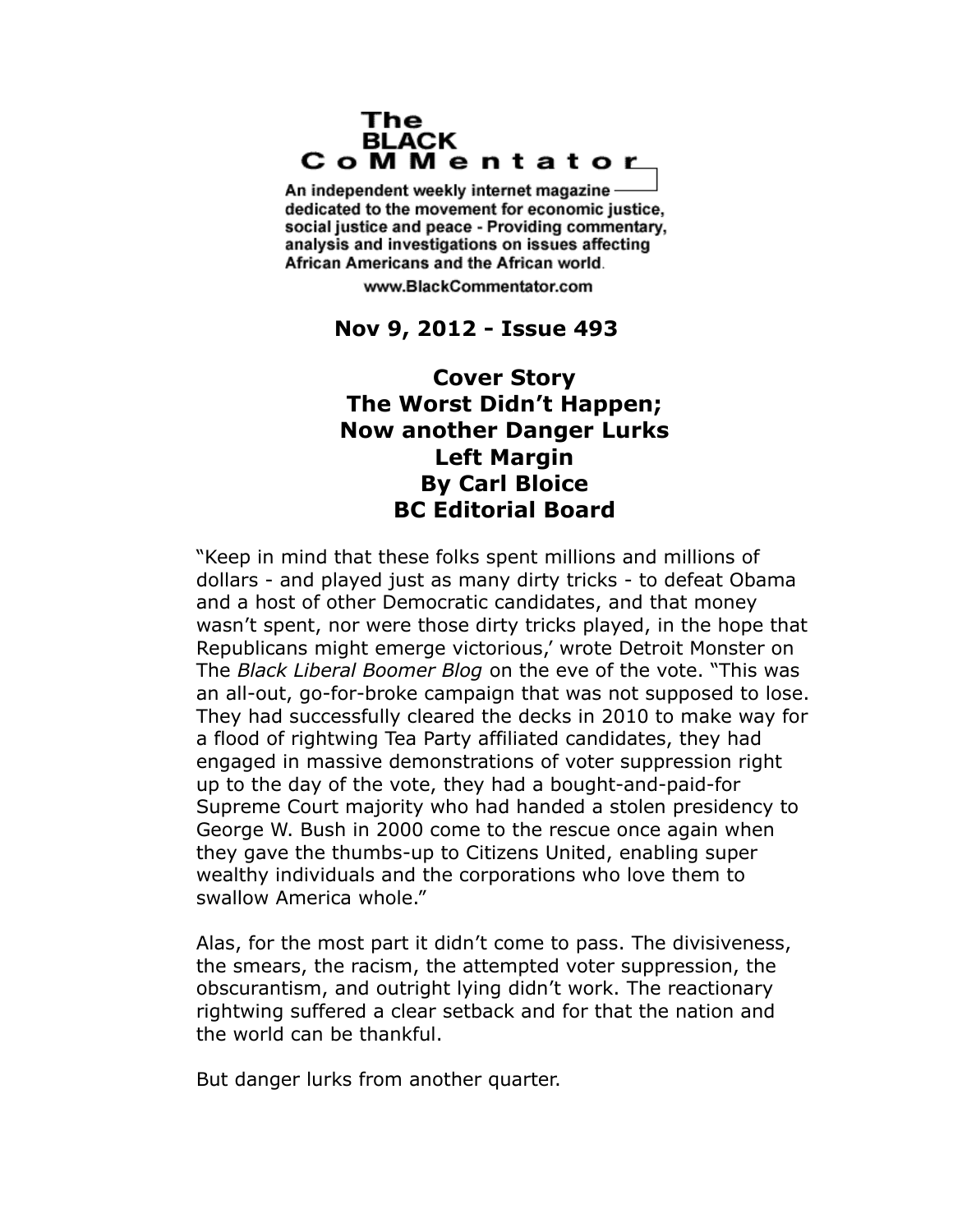The "bipartisan" financial elite has always been determined to get its way no matter who was headed for the White House next year. While the nation has been preoccupied with who would run the government for the next four years, the austerity lobby has been quietly mobilizing its forces. It has been augmented by powerful corporate interests who are prepared to spend as much a \$100 million on a campaign to make the 99 percent of us pay the major costs of overcoming capitalism's latest crisis. They are intent on making sure that the greatest sacrifices are borne by working people, retirees and the poor.

This is how it goes down.

If a proposal to undermine Social Security, Medicare and Medicaid comes before the new Congress, all the members of that body will have to show where they stand. Although it will be easier now that the election is over, that will still be a political problem. And so, under the banner of "deficit reduction," and a threatened "fiscal cliff," a drive is underway to cut a backroom legislative deal. When the secret horse-trading is over, a package will be presented for approval and for which no one will take responsibility for any of its individual parts. It's called a "grand bargain."

The people of the country do not want to reduce the economic security and well being of seniors, or to sharply reduce healthcare provisions for low-income people and the disabled. That's why the matter was never debated during the campaign. Now the thinking is that this can be accomplished between the "lame duck" period now and when the new Congress convenes January 3.

It's a strange view of democracy, wherein if you can't get enough of the peoples' elected representatives to approve of something, you extort it out in a backroom somewhere in Washington. Of course, it's all justified in the name of "bi-partisanship" and "compromise."

"Poll after poll has shown that the public rejects the millionaireoriented, tax-cutting, government-slashing austerity plan known as "Simpson Bowles," Richard (RJ) Eskow of the Campaign For America's Future, wrote last week. "And yet politicians in both parties keep trying to force it through the legislative process under the banner of a 'Grand Bargain.' Word is they're going to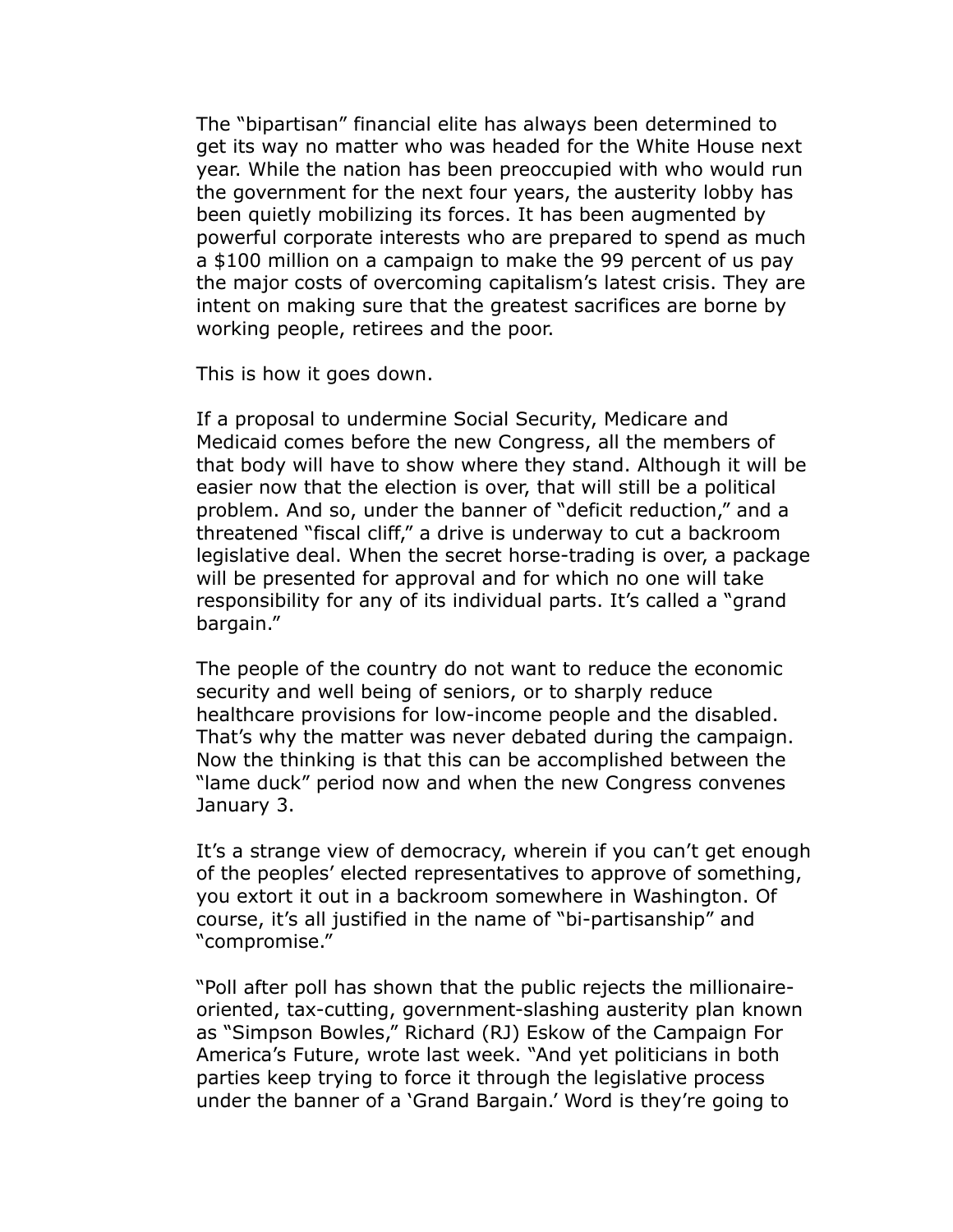try again, either during the lame-duck session or when the new Congress convenes in January."

Brace yourself for one of the most aggressive corporate lobbying campaigns of all time," Sarah Anderson and Scott Klinger wrote on *AlterNet.org* October 26. "And one of the most hypocritical."

On October 4, *Financial Times* economic writer, Gillian Tett, wrote that sometime last year she heard Erskine Bowles, "the wisecracking Democrat who has campaigned for bipartisan fiscal reform, throw down a gauntlet to American business." Speaking to an audience of corporate executives, at Harvard Business School, she wrote, he had "begged them to support his efforts to forge a practical deal - and argued that this corporate voice was crucial to breaking Washington gridlock." Tett rued the fact that, as she put it, "the appeal fell on deaf ears; chief executives have been missing in action (MIA) - or missing from the political fiscal action - in the past year."

"But could this finally be about to change?" wrote Tett because "a quiet new initiative has recently got under way to co-opt those MIA corporate leaders into the fiscal fight."

"Most notably, under the framework of a group known as The Committee for a Responsible Federal Budget - led by people such as Maya MacGuineas with the spiritual leadership of Mr. Bowles and Alan Simpson - Washington and Wall Street players are trying to persuade those CEOs to support a campaign for bipartisan action," wrote Tett. "So far, about 100 CEOs have signed up, including Jamie Dimon (of JPMorgan), Lloyd Blankfein (of Goldman Sachs), Jeff Immelt (of General Electric), and Mr. Cote himself."

"The group has raised more than \$30m, and expects to raise more, to fund lobbying and public debate, via conferences, advertisements and social media (Mr. Bowles, as it happens, is on the Facebook board.)," reported Tett. (The mogul list also includes Steve Ballmer of Microsoft).

According to Tett, between now and the end of the year, this big business will advocate a "preliminary deal" to get past the socalled "fiscal cliff", and then, in the first six months of next year, they will launch "a serious drive to hammer out a grandiose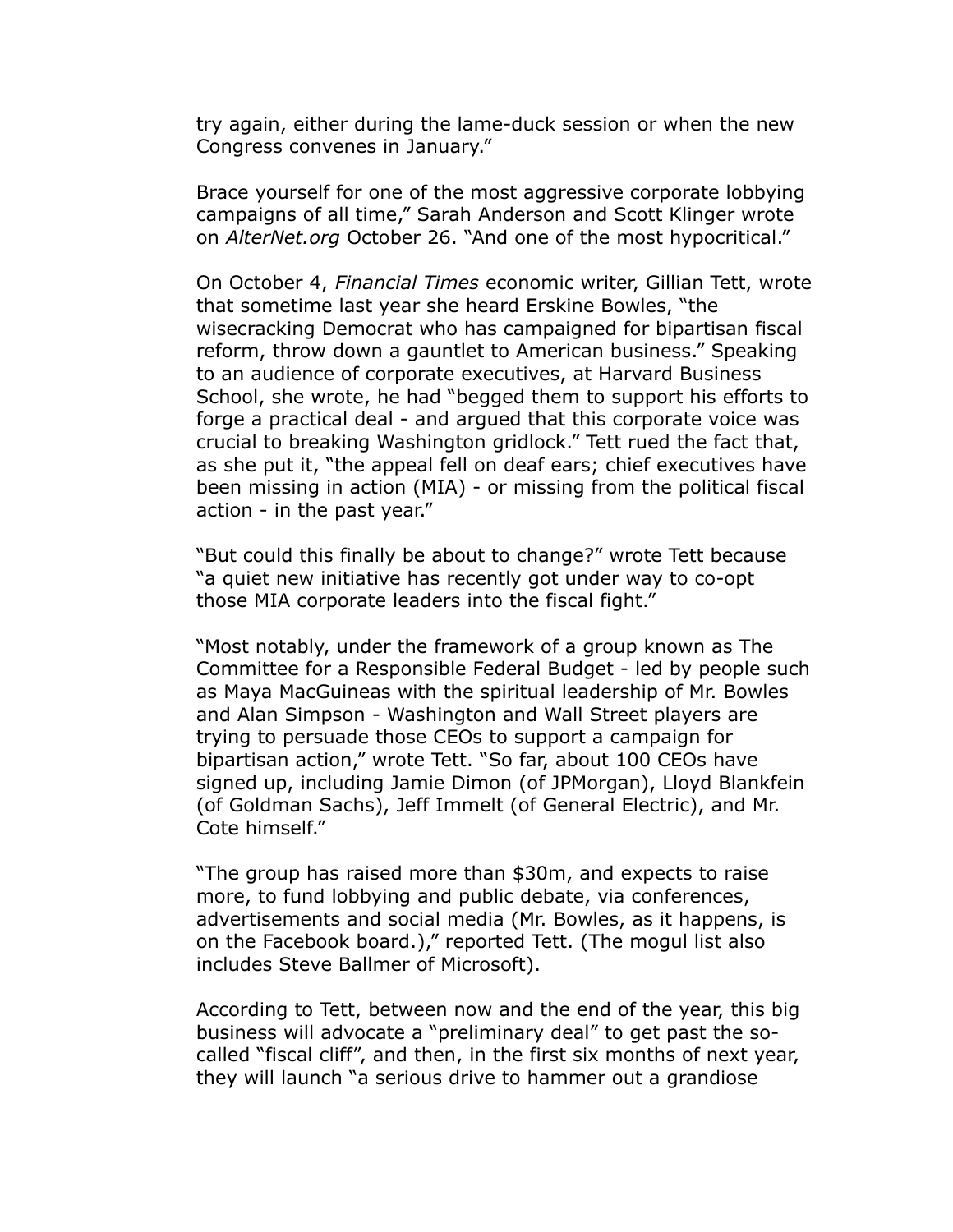fiscal plan." By this time, she suggests, it will be easier to strike a bargain since none of the bargainers will be up for re-election.

This big business super lobby is proceeding under the slogan "Fix the Debt".

"This is yet another project supported by Wall Street investment banker Peter Peterson," wrote economist Dean Baker. "For the last two decades Peterson has used his fortune to bankroll a number of organizations that were ostensibly pushing fiscal responsibility, but always had the same punch line: cut Social Security and Medicare."

"The irony is that CEOs in the coalition's leadership have been major contributors to the national debt they now claim to know how to fix," wrote Anderson and Klinger. "These are guys who've mastered every tax-dodging trick in the book. And now that they've boosted their corporate profits by draining the public treasury, how do they propose we put our fiscal house back in order? By squeezing programs for the poor and elderly, including Social Security, Medicare, and Medicaid."

"There really is no shame," commented Bernie Sanders (Ind-Vt). "The Wall Street leaders whose recklessness and illegal behavior caused this terrible recession are now lecturing the American people on the need for courage to deal with the nation's finances and deficit crisis. Before telling us why we should cut Social Security, Medicare and other vitally important programs, these CEOs might want to take a hard look at their responsibility for causing the deficit and this terrible recession."

"Our Wall Street friends might also want to show some courage of their own by suggesting that the wealthiest people in this country, like them, start paying their fair share of taxes" continued Sanders. "They might work to end the outrageous corporate loopholes, tax havens and outsourcing provisions that their lobbyists have littered throughout the tax code contributing greatly to our deficit."

A clear indication that the big business operatives have been gearing up for a big campaign was the appearance on the day before the election of a full-page advertisement in the *New York Times* titled, "The Fiscal Cliff and America's Future." It was paid for by 11 firms and funds, including the online stockbroker TD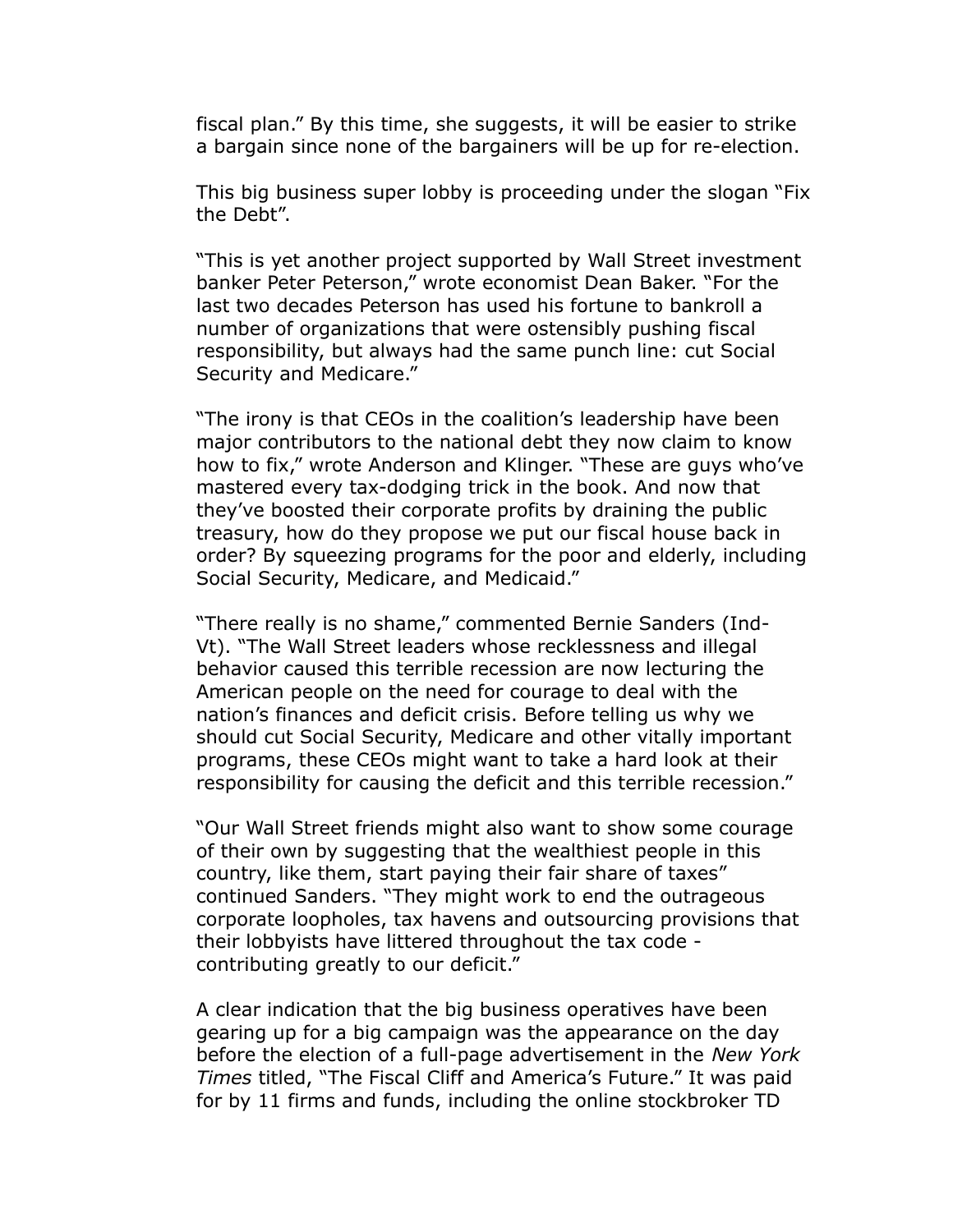Ameritrade, the investment firm Morningstar, the multinational investment management corporation, BlackRock and AK Steel. The ad called for a "bipartisan response" to what it referred to as a pressing need "to steer our nation away from this rapidly approaching fiscal cliff and towards a credible, sustainable deficit reduction plan."

The big business ad repeats the canard that businesses are holding off from investing the funds they have on hand because of the "uncertainty" about the economic future.

"The Fix the Debt campaign, much like the Bowles-Simpson Commission and the propaganda of the Peterson Foundation generally, contends that the projected national debt is depressing business willingness to invest now" wrote *American Prospect* co-editor Robert Kuttner October 30. "Presumably, businesses are worried about inflation and uncertainty. But the government can fund ten-year bonds at less than 2 percent interest and thirty-year bonds at less than 3 percent. So investors don't seem worried about inflation. It's not lack of confidence in deficit reduction that's depressing business investment but lack of confidence in consumer purchasing power."

"If anything, the economy needs more public spending to get us out of a deep slump brought to you by the very people behind this campaign," continued Kuttner. "Cutting the deficit prematurely will only depress purchasing power and deepen the slump. That's the real lesson of Greece, Spain, Portugal, et al."

It is important to recognize what the so-called fiscal cliff is all about. The Republicans "want something" says economist Paul Krugman, and it is "making all the Bush tax cuts permanent" and, not having the necessary votes in Congress, they are "holding America hostage, saying - more or less explicitly - that if they can't have what they want but can't pass, they'll tank the whole economy."

According to former Treasury Secretary and White House economic adviser, Lawrence Summers, President Obama "has embraced the principles, though not all the details, embodied in the Simpson-Bowles commission report on budget deficits" and "Like the group of chief executives who made a major statement on deficit reduction last week he insists that achieving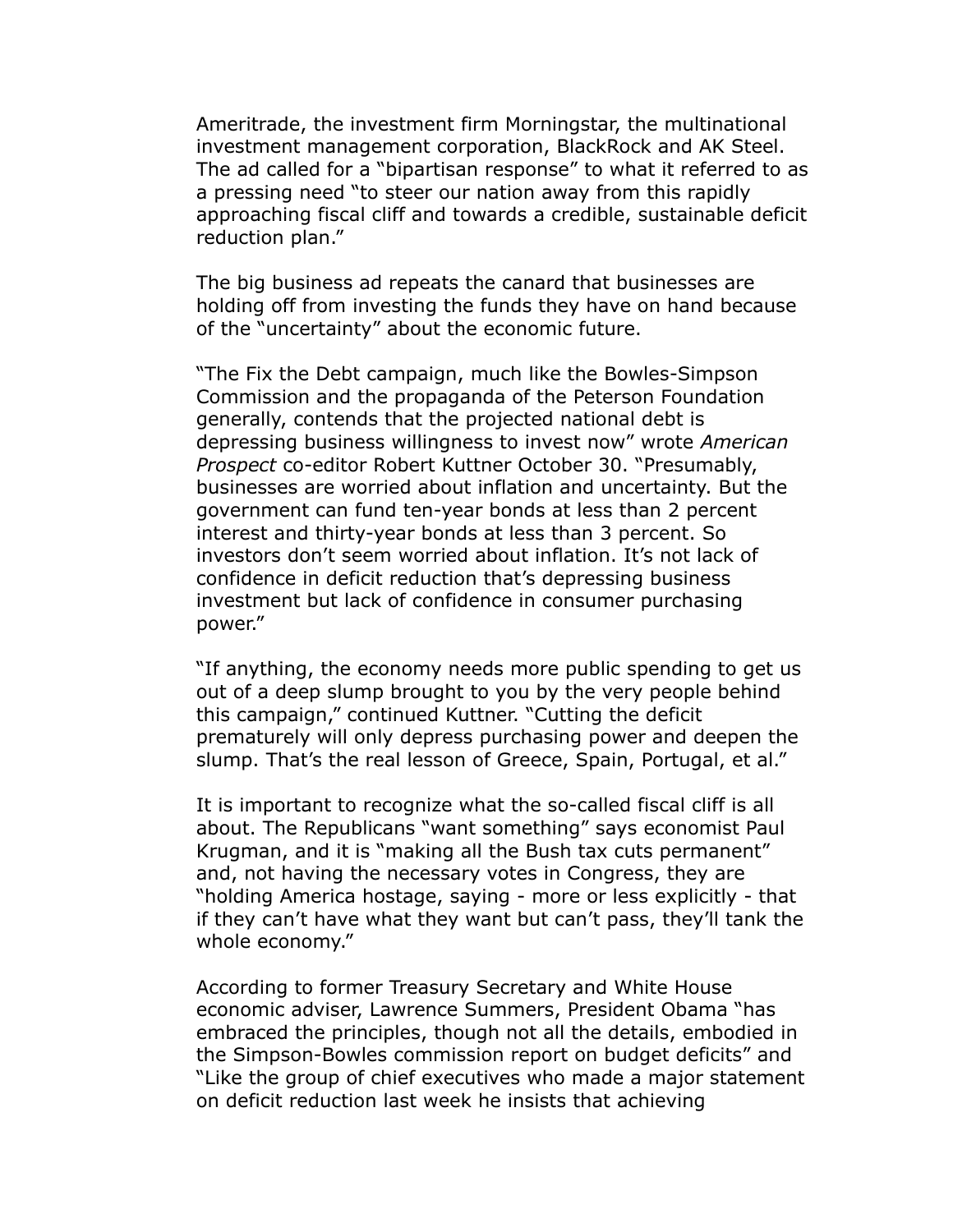sustainable finances means both containing spending especially on entitlements and raising revenue" and "he has made clear that in talks with willing partners to conclude a deal, he is prepared to go beyond his budget proposals to ensure that debt accumulation is contained."

Repeatedly during the Presidential campaign, Republican Mitt Romney was sharply and correctly criticized for advocating a step reduction in taxes while refusing to specify which current deductions he would alter to achieve his goal. He steadfastly refused to say when asked. A similar demand should have been made to Obama; which of the "details" of the scheme advanced by Simpson and Bowles does he have reservations about? Nobody asked and he never said.

Last week, Kuttner, wrote "… on Wednesday morning, a struggle begins within the Democratic Party to save him (and us) from himself - to keep him from agreeing to a budget deal that will only slow growth, needlessly sacrifice Social Security and Medicare, and make the next four years much like the last four years."

"What a waste, what a pity," concluded Kuttner. "Progressive Democrats should be resisting the economic lunacy and political sway of an extremist Republican Party. Instead, they will be working to keep their own president from capitulating to fiscal folly."

Before the election, Eskow, of the Campaign for America's Future, observed, "It's unfortunate that the President isn't clearer and more forceful on this issue, but one thing's for certain: While he mentions 'Simpson Bowles' often, he's not running on an unequivocal program of cuts to Medicare and Social Security, drastic reduction in other forms of government spending, and lower taxes for the wealthy."

"And that is Simpson Bowles."

"Nobody - nobody - is running on a straight Simpson Bowles ticket," wrote Eskow. "That's because it's as toxic politically as it would be economically, were it to become law. It would make a mockery of the democratic process to impose this austerity plan on voters who were never given the chance to vote for - or against - it."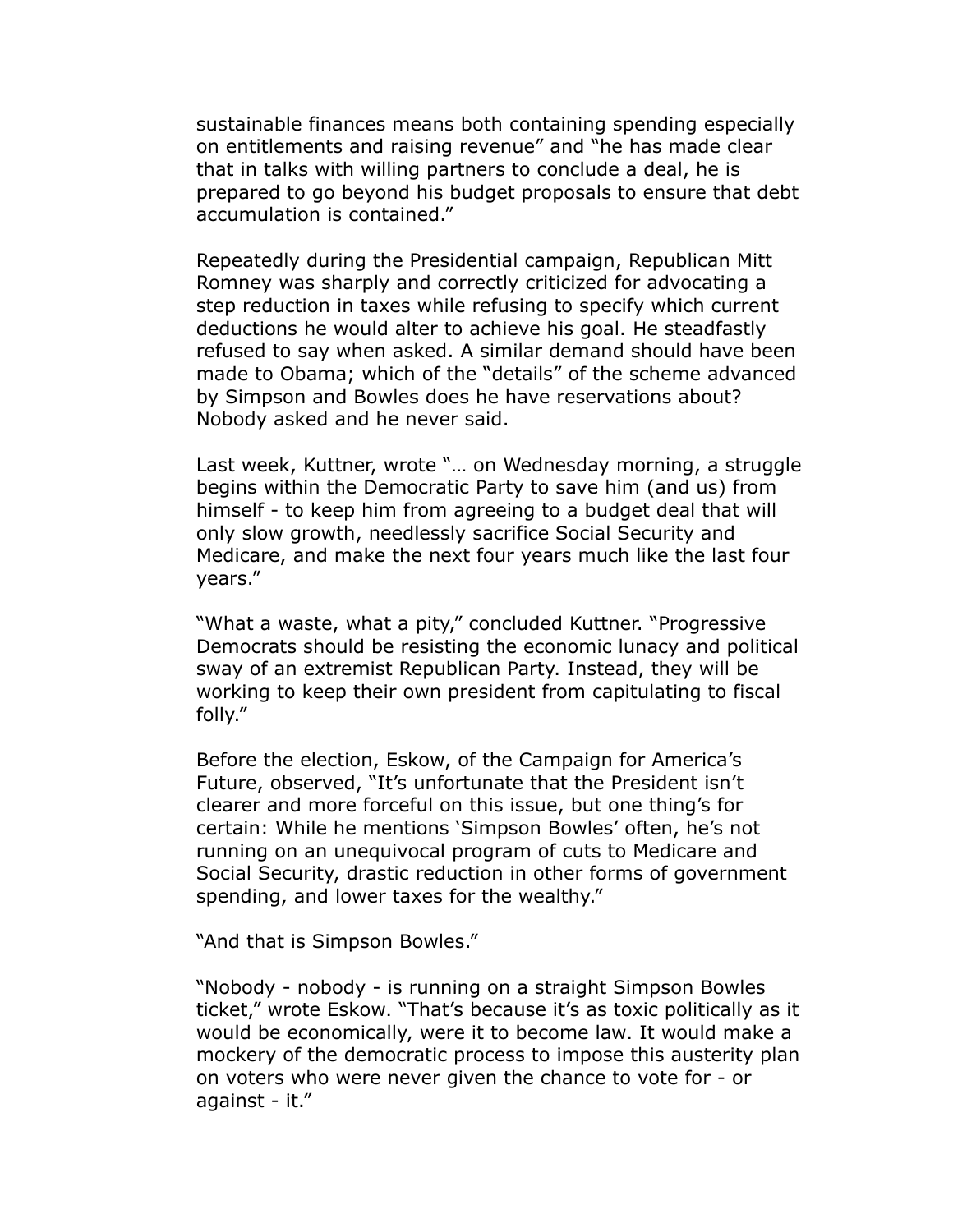"As far as Social Security, my opponent is on record as wanting to privatize Social Security," says Senate Majority leader Harry Reid. "I am opposed to that. There is a reason that FDR passed Social Security in 1935. That's because older Americans, after they retired, they had no income, no way to survive, and their life expectancy was cut short. Same thing with Medicare. There was a reason in 1965 that we passed Medicare. Older Americans were dying and it wasn't of old age. They were dying for lack of healthcare. So now we've created Medicare, created Social Security, I am going to stand and fight for both of these programs. They are very important to seniors and future generations of seniors."

"I will promise you without fear of contradiction, I will do everything in my power to strengthen and protect Medicare and Social Security and it's going to be a cold day in the middle of August in the Nevada desert before I do anything that's going to harm those two essential programs," said Reid.

In her acceptance speech Tuesday night the new Massachusetts Senator Elizabeth Warren pledged to defend Medicare and Social Security.

We didn't get a chance to express ourselves on this matter in the voting booth; the two major candidates wouldn't discuss it (the minor party candidates might have made it more of an issue but didn't). But the incoming administration has no mandate to do anything but uphold Reid's pledge. To do otherwise is to spit in the eyes of a major and important section of its "base." Unions, senior advocacy groups and progressive organizations would do well to express their opinion on this right now and prepare for battle.

I know. Thanksgiving is upon us and Christmas, Hanukkah and New Years are near and we would like to forget about politics for a while. The problem is, matters of great importance to the wellbeing of a lot of working people in our country could be decided over the next seven weeks or so. On the sly.

*BlackCommentator.com Editorial Board member and Columnist, Carl Bloice, is a writer in San Francisco, a member of the* [National Coordinating Committee of the Committees of](http://www.cc-ds.org/)